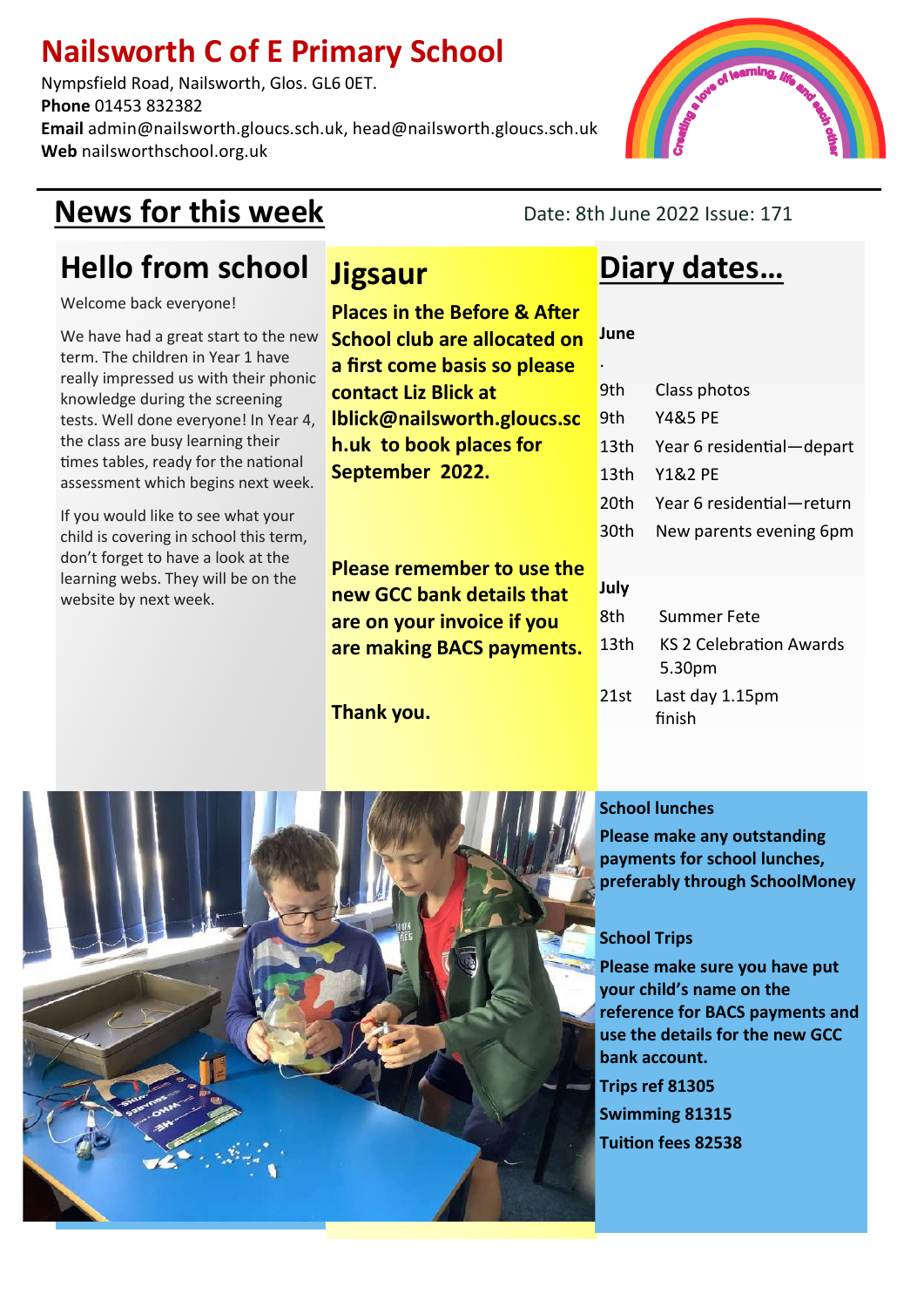#### **Reception**

We've been writing some super poetry about Spring. It's great seeing all the seeds we planted growing into actual plants!

We have been researching timelines and have even made up our own using photos of when we were 0 year to 5 year!

Amelia is so cute (Keaton)

#### **Year 1**

This week we have been reading Paddington Bear. We have written a character description of him, describing his appearance and his personality. Today we listened to 'The Magic Flute' by Mozart. The pitch was very high. It made us feel happy and calm.

#### **Year 2**

Year 2 were very excited to present their sculptures of the queen to St. George's Church for our whole school, Jubilee art exhibition. We had been studying the sculpture of Bernini and comparing it to ancient Egyptian work. We then produced a copy of either Bernini's Medusa or Queen Nefertiti. After learning our sculptural skills we moved on the producing busts of Queen Elizabeth II which we painted.

### **Year 3**

This week Year 3 started their History learning on the History of farming. They examined the shift in the Stone Age from hunting and gathering food to early farming techniques used during the Neolithic times. They also looked at some Stone Age farming tools and drew comparisons with tools that are still used in framing today.



#### **Year 4**

Year 4 had a fantastic time at the Corinium museum on the last day before half term. We learnt all about the life of the Romans and why Cirencester was an important settlement during this time through an engaging workshop and a fact hunt through the exhibition. This term we are studying the artist Gustav Klimt and have created a joint recreation of one his famous pieces called 'The Kiss'.

#### **Year 5**

We have been learning about life-cycles in science and we were lucky enough to see dragonfly nymphs left over from when they went through metamorphosis. Rhys

I really enjoyed our history lesson, we were learning about the history of railways and how important they were and the positive and negative impact they had on Britain! Bella

#### **Year 6**

Mrs Judson helped us to make a vacuum cleaner that works!